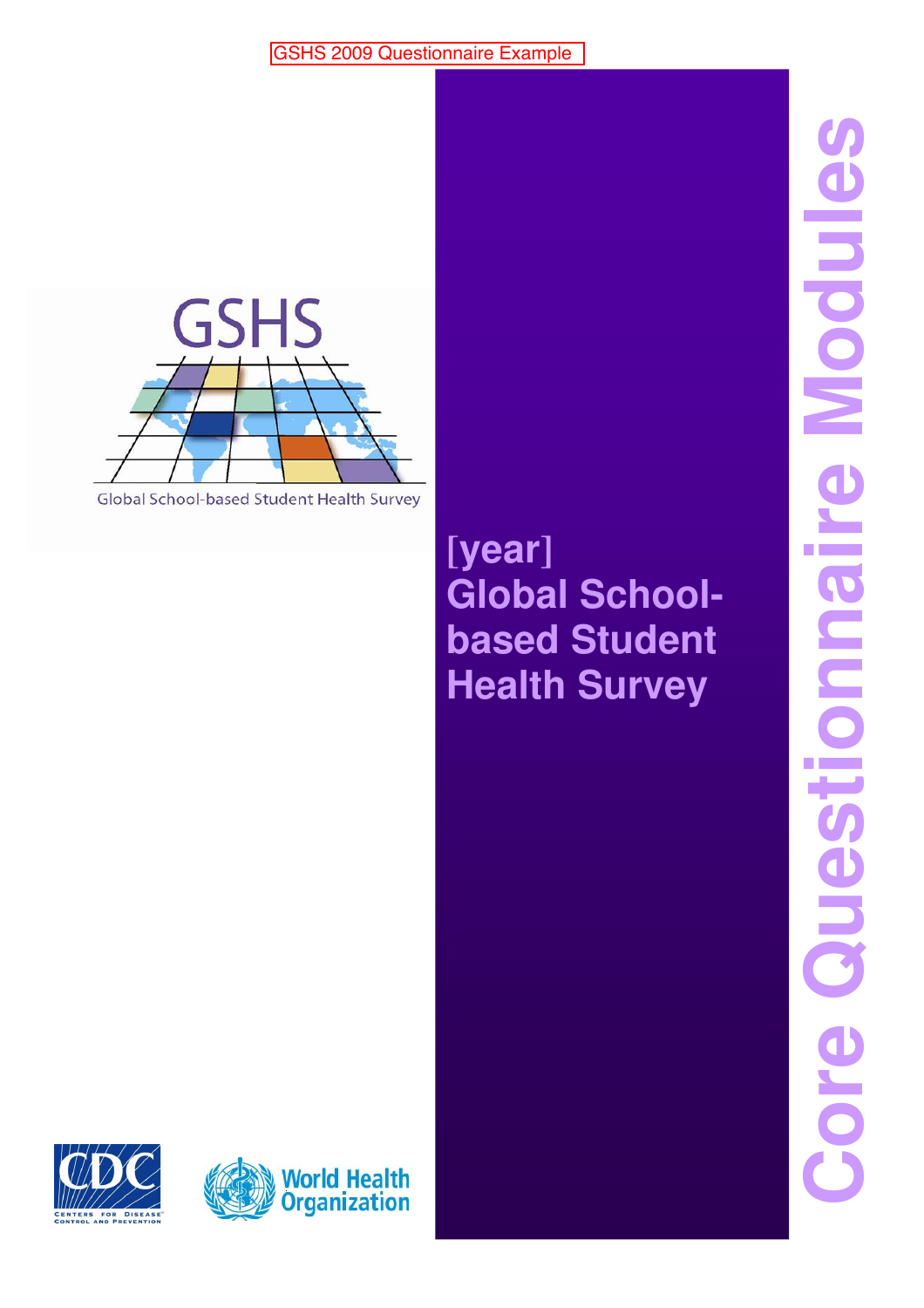#### **GSHS Core Questionnaire Respondent Demographics Module**

- 1. How old are you?
	- $\supset$  11 years old or younger
	- D 12 years old
	- 13 years old C
	- D 14 years old
	- $\supset$  15 years old
	- $\supset$  16 years old or older
- 2. What is your sex?

| Male   |
|--------|
| Female |

3. In what grade/class/ standard are you? COUNTRY SPECIFIC RESPONSE OPTIONS

| CAD   | <b>OPTION 1</b> |
|-------|-----------------|
| с в э | OPTION 2        |
| く○つ   | OPTION 3        |
| くり    | OPTION 4        |
| ⊂⊧⊃   | OPTION 5        |
| くょう   | OPTION 6        |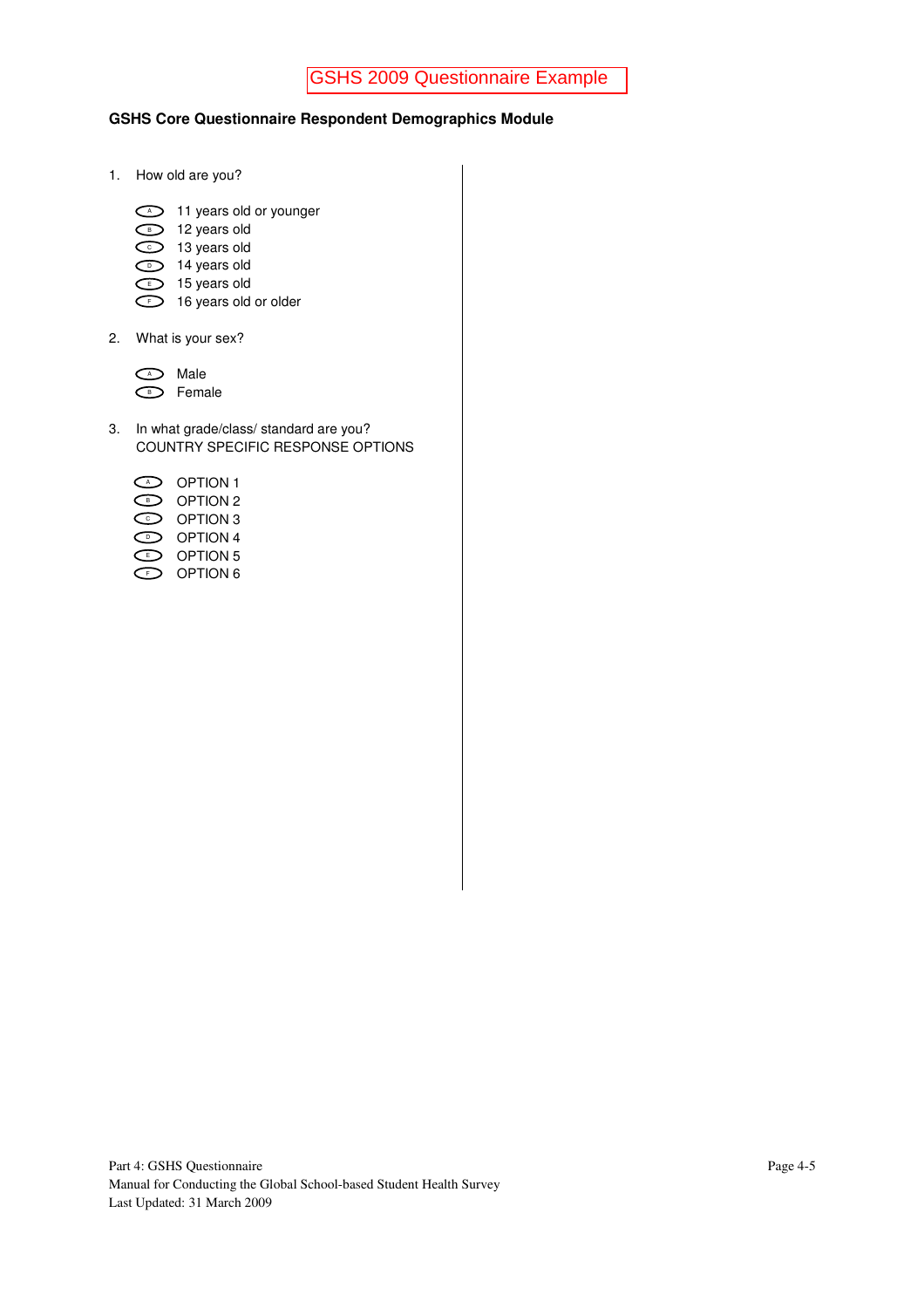GSHS Core Questionnaire Violence and Unintentional Injury Module

**The next question asks about physical attacks. A physical attack occurs when one or more people hit or strike someone, or when one or more people hurt another person with a weapon (such as a stick, knife, or gun). It is not a physical attack when two students of about the same strength or power choose to fight each other.** 

1. During the past 12 months, how many times were you physically attacked?

| A | 0 times          |
|---|------------------|
| B | 1 time           |
| Ċ | 2 or 3 times     |
| D | 4 or 5 times     |
| F | 6 or 7 times     |
|   | 8 or 9 times     |
| Ġ | 10 or 11 times   |
|   | 12 or more times |

**The next question asks about physical fights. A physical fight occurs when two students of about the same strength or power choose to fight each other.** 

2. During the past 12 months, how many times were you in a physical fight?

| A | 0 times        |
|---|----------------|
| B | 1 time         |
| Ċ | 2 or 3 times   |
| n | 4 or 5 times   |
| F | 6 or 7 times   |
|   | 8 or 9 times   |
| Ġ | 10 or 11 times |
|   |                |

 $\Box$  12 or more times

**The next 3 questions ask about serious injuries that happened to you. An injury is serious when it makes you miss at least one full day of usual activities (such as school, sports, or a job) or requires treatment by a doctor or nurse.** 

- 3. During the past 12 months, how many times were you seriously injured?
	- $\supset$  0 times  $\supset$  1 time  $\supset$  2 or 3 times  $\supset$  4 or 5 times  $\supset$  6 or 7 times  $\supset$  8 or 9 times  $\supset$  10 or 11 times
	- $\supset$  12 or more times
- 4. During the past 12 months, what was the most serious injury that happened to you?
	- $\triangleright$  I was not seriously injured during the past 12 months
	- $\supset$  I had a broken bone or a dislocated joint
	- $\supset$  I had a cut or stab wound
	- $\supset$  I had a concussion or other head or neck injury, was knocked out, or could not breathe
	- $\Box$  I had a gunshot wound
	- $\supset$  I had a bad burn
	- I was poisoned or took too much of a drug
	- Something else happened to me  $\bigoplus$
- 5. During the past 12 months, **what was the major cause** of the most serious injury that happened to you?
	- $\triangleright$  I was not seriously injured during the past 12 months
	- **D** I was in a motor vehicle accident or hit by a motor vehicle
	- $\supset$  I fell
		- **Something fell on me or hit me**
	- $\Box$  I was attacked or abused or was fighting with someone
	- $\supset$  I was in a fire or too near a flame or something hot
	- **I** linhaled or swallowed something bad for me
	- $\supset$  Something else caused my injury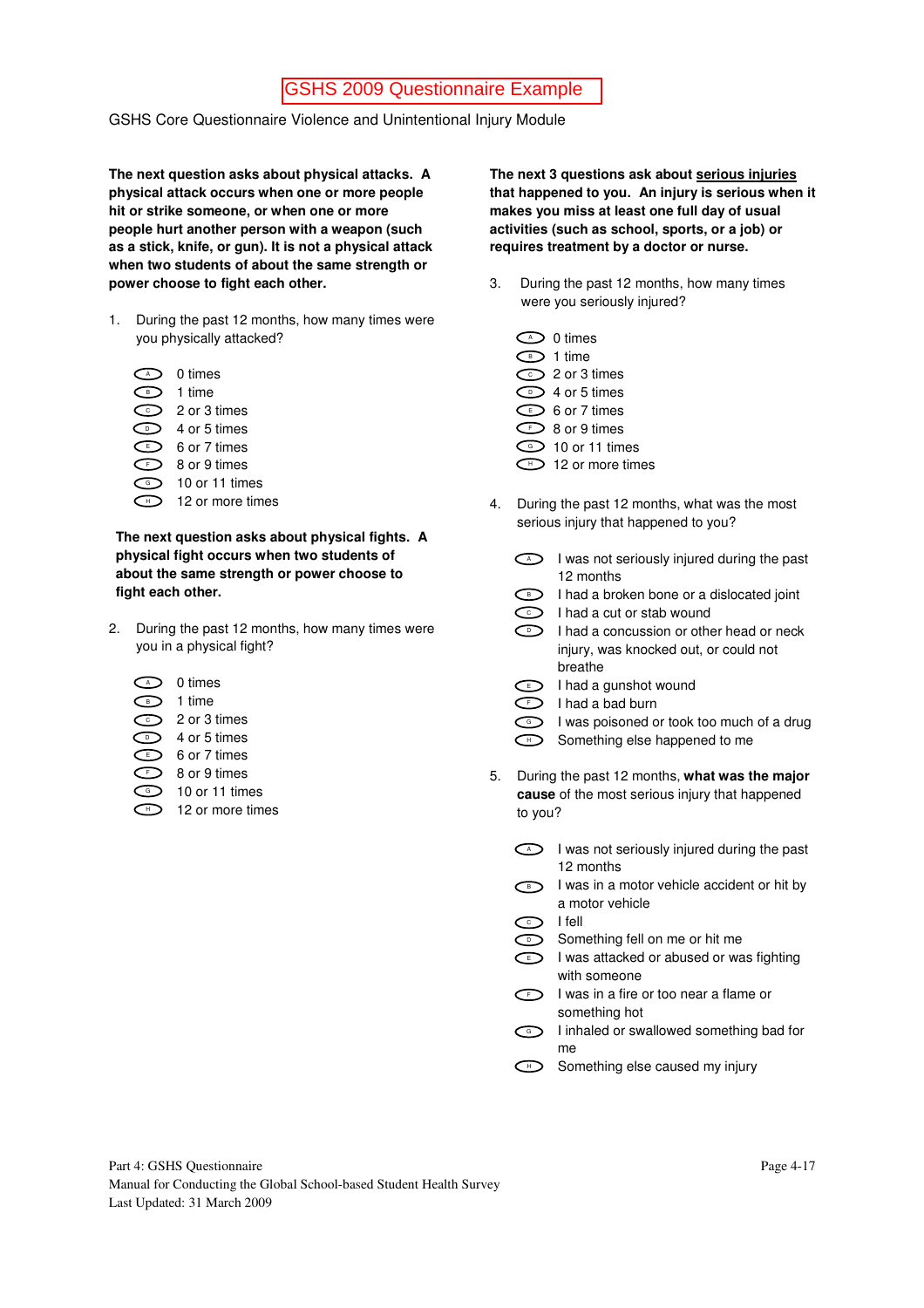GSHS Core Questionnaire Violence and Unintentional Injury Module

**The next 2 questions ask about bullying. Bullying occurs when a student or group of students say or do bad and unpleasant things to another student. It is also bullying when a student is teased a lot in an unpleasant way or when a student is left out of things on purpose. It is not bullying when two students of about the same strength or power argue or fight or when teasing is done in a friendly and fun way.** 

- 6. During the past 30 days, on how many days were you bullied?
	- $\supset$  0 days  $\supset$  1 or 2 days  $\supset$  3 to 5 days  $\supset$  6 to 9 days  $\supset$  10 to 19 days  $\supset$  20 to 29 days  $\supset$  All 30 days
- 7. During the past 30 days, how were you bullied **most often**?
	- $\triangleright$  I was not bullied during the past 30 days
	- **D** I was hit, kicked, pushed, shoved around, or locked indoors
	- $\supset$  I was made fun of because of my race, nationality, or color
	- $\supset$  I was made fun of because of my religion
	- $\supset$  I was made fun of with sexual jokes, comments, or gestures
	- $\supset$  I was left out of activities on purpose or completely ignored
	- I was made fun of because of how my body or face looks
	- $\Box$  I was bullied in some other way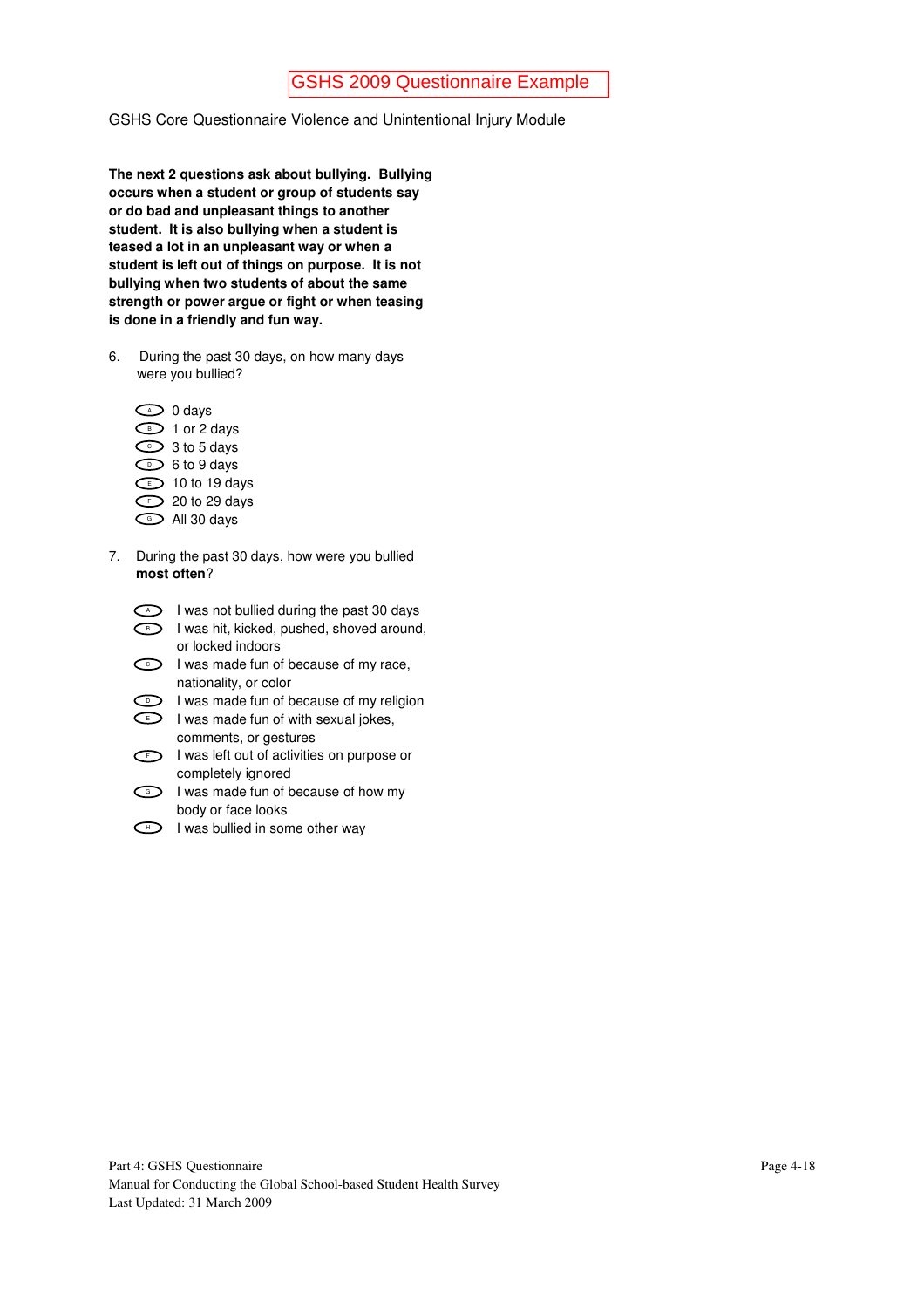## **Global School-based Student Health Survey (GSHS) Core-Expanded Questions for the Violence and Unintentional Injury Module**

| Violence - Recommended core-expanded questions are shaded grey.                                                                                                                                                                                                                                                                                       |                                                                                                                                                                                                                                               |  |
|-------------------------------------------------------------------------------------------------------------------------------------------------------------------------------------------------------------------------------------------------------------------------------------------------------------------------------------------------------|-----------------------------------------------------------------------------------------------------------------------------------------------------------------------------------------------------------------------------------------------|--|
| PAHO countries are encouraged to add this<br>question.<br>Violence occurs when a person or a group of people<br>attack other people or a group of people with insults,<br>bullying, hits, assault, robbery, or rape.<br>Do you belong to any violent group?<br>1.<br>a. Yes                                                                           | 2.<br>Have you ever been forced to have sexual<br>intercourse when you did not want to?<br>Yes<br>a.<br><b>No</b><br>b.                                                                                                                       |  |
| b. No                                                                                                                                                                                                                                                                                                                                                 |                                                                                                                                                                                                                                               |  |
| During the past 12 months, where did the most<br>3.<br>serious injury that happened to you occur?<br>I was not seriously injured during the past 12<br>a.<br>months<br>At home<br>b.<br>At school<br>C.<br>d.<br>At work<br>On a playing field or court or in a gymnasium<br>е.<br>f.<br>On or near a road<br>In a park<br>g.<br>Somewhere else<br>h. | 4.<br>During the past 30 days, on how many days did you<br>carry a weapon, such as a gun, knife, club or<br><b>COUNTRY SPECIFIC OPTIONS?</b><br>0 days<br>a.<br>1 day<br>b.<br>2 or 3 days<br>C.<br>4 or 5 days<br>d.<br>6 or more days<br>е. |  |
| During the past 30 days, on how many days did you<br>5.<br>carry a weapon, such as a gun, knife, club or<br>COUNTRY SPECIFIC OPTIONS, on school<br>property?<br>0 days<br>a.<br>1 day<br>b.<br>2 or 3 days<br>C.<br>d.<br>4 or 5 days<br>6 or more days<br>е.                                                                                         | During the past 12 months, did your boyfriend or<br>6.<br>girlfriend ever hit, slap, or physically hurt you on<br>purpose?<br>a. I have not had a boyfriend or girlfriend during<br>the past 12 months<br>Yes<br>b.<br><b>No</b><br>C.        |  |
| During the past 30 days, on how many days did you<br>7.<br>not go to school because you felt you would be<br>unsafe at school or on your way to or from school?<br>0 days<br>a.<br>1 day<br>b.<br>2 or 3 days<br>C.<br>4 or 5 day<br>d.<br>6 or more days<br>е.                                                                                       | 8.<br>During the past 30 days, on how many days did<br>you carry a gun?<br>0 days<br>a.<br>1 day<br>b.<br>2 or 3 days<br>C.<br>4 or 5 days<br>d.<br>6 or more days<br>е.                                                                      |  |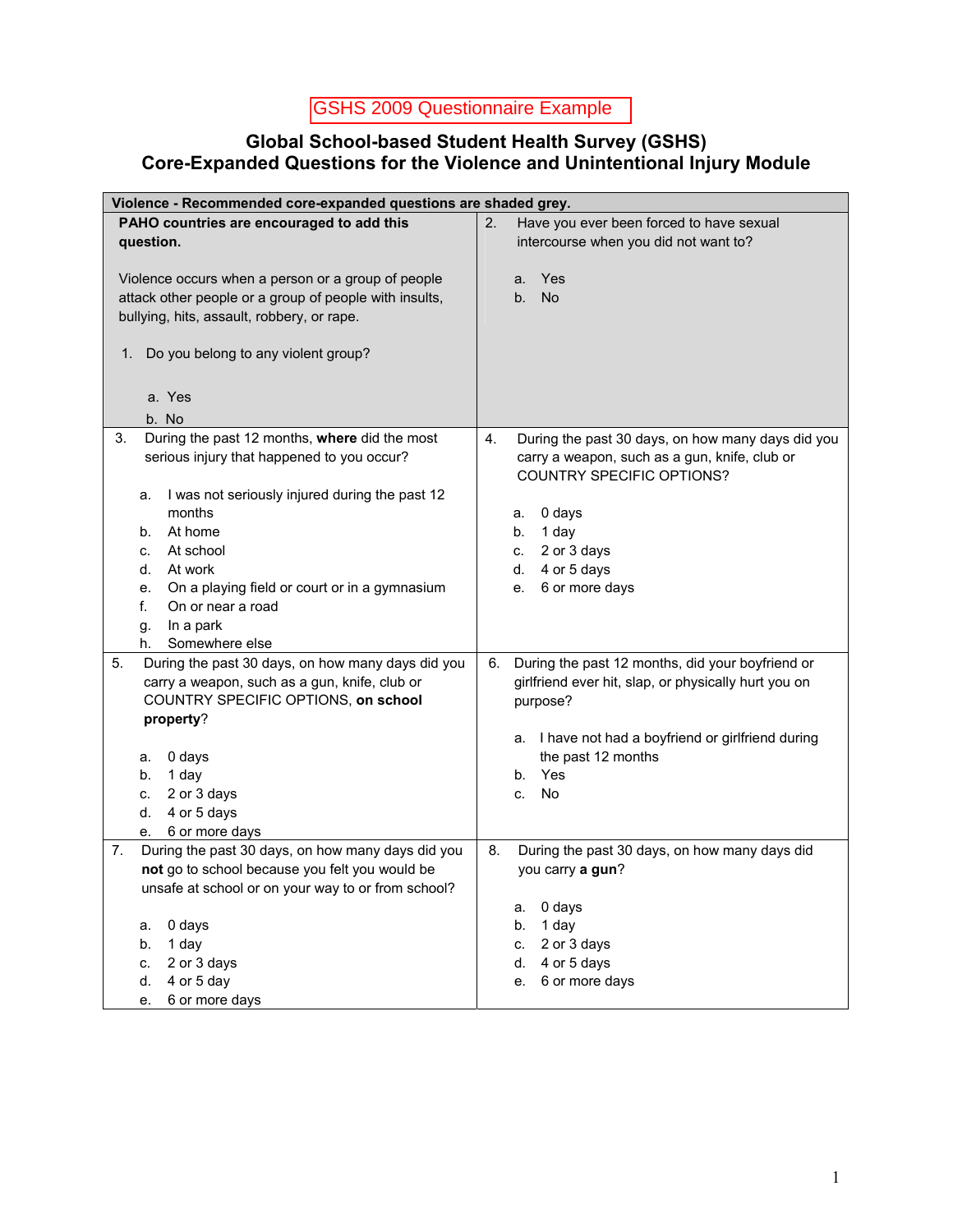| 9.<br>During the past 30 days, how many times has         | 10. During the past 30 days, how many times has             |
|-----------------------------------------------------------|-------------------------------------------------------------|
| someone threatened or injured you with a weapon,          | someone stolen or deliberately damaged your                 |
| such as a gun, knife, or club, on school property?        | property, such as your bike, clothing, or books, on         |
|                                                           | school property?                                            |
| 0 times<br>a.                                             |                                                             |
| 1 time<br>b.                                              | 0 times<br>a.                                               |
| 2 or 3 times<br>c.                                        | 1 time<br>b.                                                |
| 4 or 5 times<br>d.                                        | 2 or 3 times<br>C.                                          |
| 6 or 7 times<br>е.                                        | 4 or 5 times<br>d.                                          |
| 8 or 9 times<br>f.                                        | 6 or 7 times<br>е.                                          |
| 10 or 11 times<br>g.                                      | 8 or 9 times<br>f.                                          |
| 12 or more times<br>h.                                    | 10 or 11 times<br>g.                                        |
|                                                           | 12 or more times<br>h.                                      |
| During the past 12 months, how many times were<br>11.     | 12. During the past 12 months, how many times were          |
| you in a physical fight in which you were injured and     | you in a physical fight on school property?                 |
| had to be treated by a doctor or nurse or missed          |                                                             |
| your usual activities?                                    | 0 times<br>a.                                               |
|                                                           | 1 time<br>b.                                                |
| 0 times<br>а.                                             | 2 or 3 times<br>c.                                          |
| 1 time<br>b.                                              | 4 or 5 times<br>d.                                          |
| 2 or 3 times<br>C.                                        | 6 or 7 times<br>е.                                          |
| 4 or 5 times<br>d.                                        | f.<br>8 or 9 times                                          |
| 6 or more times<br>е.                                     | 10 or 11 times<br>g.                                        |
|                                                           | 12 or more times<br>h.                                      |
| 13. During the past 12 months, did your teacher ever hit, |                                                             |
| slap, or physically hurt you on purpose?                  |                                                             |
|                                                           |                                                             |
| Yes<br>a.                                                 |                                                             |
| <b>No</b><br>b.                                           |                                                             |
| <b>Unintentional Injury</b>                               |                                                             |
| PAHO countries are encouraged to add this question.       | During the past 30 days, how often did you ride in a<br>15. |
|                                                           | car or other motor vehicle driven by someone who            |
| 14. During the past 30 days, how often did you use a      | had been drinking alcohol?                                  |
| seat belt when riding in a car or other motor vehicle     |                                                             |
|                                                           |                                                             |
|                                                           |                                                             |
| driven by someone else?                                   | I did not ride in motor vehicle driven by<br>a.             |
|                                                           | someone else                                                |
| I did not ride in a motor vehicle driven by<br>a.         | 0 times<br>b.                                               |
| someone else                                              | 1 time<br>C.                                                |
| <b>Never</b><br>b.                                        | 2 or 3 times<br>d.                                          |
| Rarely<br>C.                                              | 4 or 5 times<br>e.                                          |
| Sometimes<br>d.                                           | f.<br>6 or more times                                       |
| Most of the time<br>е.                                    |                                                             |
| f.<br>Always                                              |                                                             |
| 16. During the past 30 days, how often did you use a      | During the past 30 days, how often did you wear a<br>17.    |
| seat belt when driving a car or other motor vehicle?      | helmet when riding a bicycle?                               |
|                                                           |                                                             |
| I did not drive a motor vehicle<br>a.                     | I did not ride a bicycle<br>a.                              |
| Never<br>b.                                               | Never<br>b.                                                 |
| Rarely<br>c.                                              | Rarely<br>C.                                                |
| Sometimes<br>d.                                           | Sometimes<br>d.                                             |
| Most of the time<br>е.<br>f.<br>Always                    | Most of the time<br>е.<br>f.<br>Always                      |